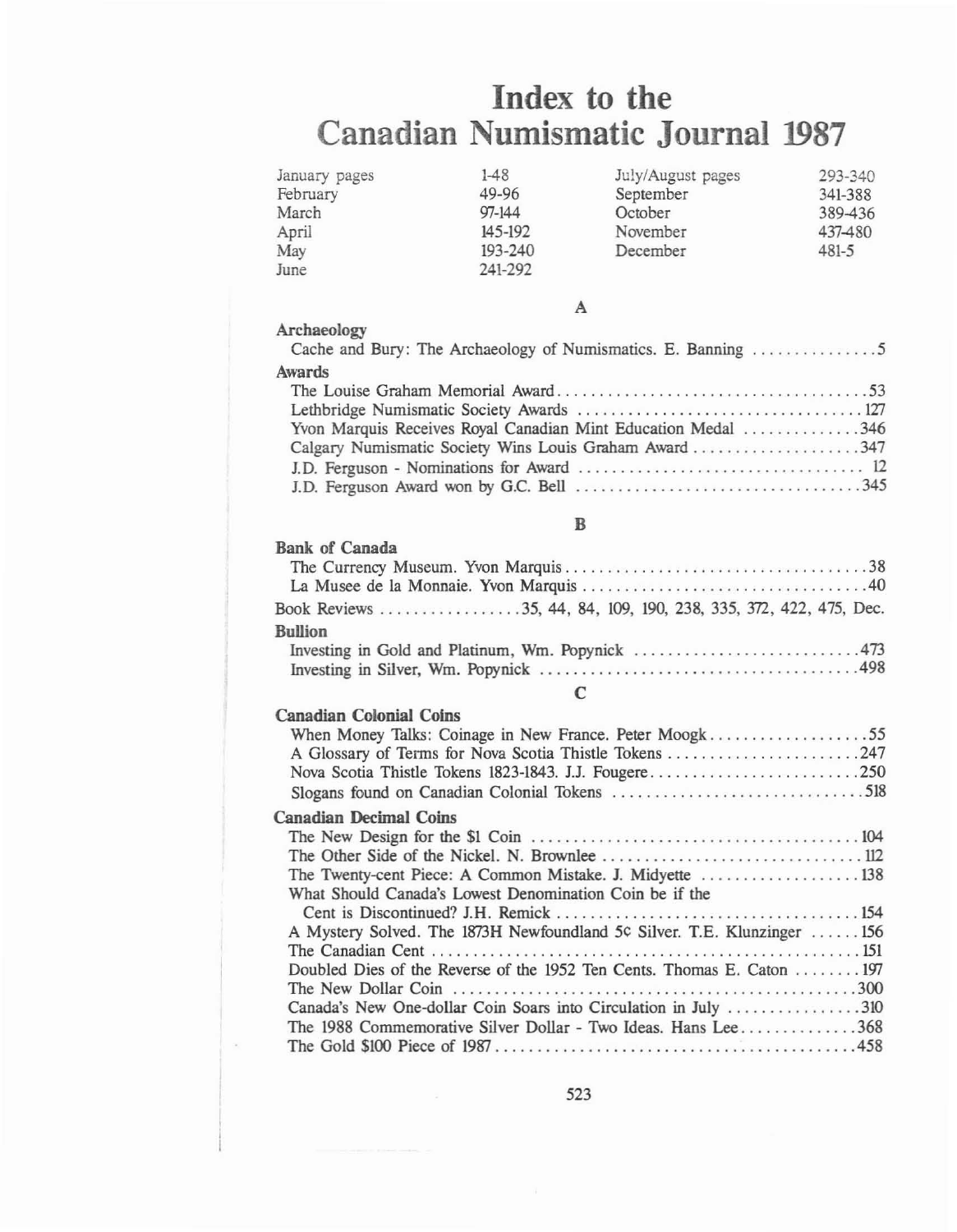| Canadian Numismatic Association                                                    |  |
|------------------------------------------------------------------------------------|--|
|                                                                                    |  |
|                                                                                    |  |
|                                                                                    |  |
| Minutes of the 1986 Annual General Meeting 286                                     |  |
|                                                                                    |  |
| Canadian Numismatic Association Convention                                         |  |
|                                                                                    |  |
|                                                                                    |  |
|                                                                                    |  |
|                                                                                    |  |
| The 1987 Club Delegates' Breakfast Meeting. E.J. Salterio381                       |  |
|                                                                                    |  |
|                                                                                    |  |
|                                                                                    |  |
| Certification & Grading                                                            |  |
|                                                                                    |  |
|                                                                                    |  |
| Wear and Tear on Coin Collecting: Historial and Economic                           |  |
|                                                                                    |  |
| <b>Coin Clubs</b>                                                                  |  |
|                                                                                    |  |
|                                                                                    |  |
|                                                                                    |  |
|                                                                                    |  |
|                                                                                    |  |
| Coin Week Canada                                                                   |  |
|                                                                                    |  |
| Publicising Our Hobby During Coin Week Canada  152                                 |  |
| Coin Week Canada Final Report. Yvon Marquis 314                                    |  |
| Semaine de la Monnaie Rapport Final. Yvon Marquis315                               |  |
| Counterfeiting                                                                     |  |
|                                                                                    |  |
| D                                                                                  |  |
| Dealer Directory42, 80, 136, 182, 228, 284, 330, 378, 424, 464, 508                |  |
| <b>Designers</b>                                                                   |  |
|                                                                                    |  |
|                                                                                    |  |
| The Designers and Engravers of Canadian Decimal Coins                              |  |
|                                                                                    |  |
|                                                                                    |  |
|                                                                                    |  |
| E                                                                                  |  |
| Editor's Pages  4, 52, 100, 149, 196, 244, 296, 344, 392, 440, 484                 |  |
| Executive Secretary's Reports  16, 78, 123, 164, 213, 276, 312, 363, 410, 452, 496 |  |
| <b>Exhibitions</b>                                                                 |  |
|                                                                                    |  |
|                                                                                    |  |
| A Permanent Numismatic Exhibit in Quebec City. J.H. Remick  144                    |  |
|                                                                                    |  |
|                                                                                    |  |

524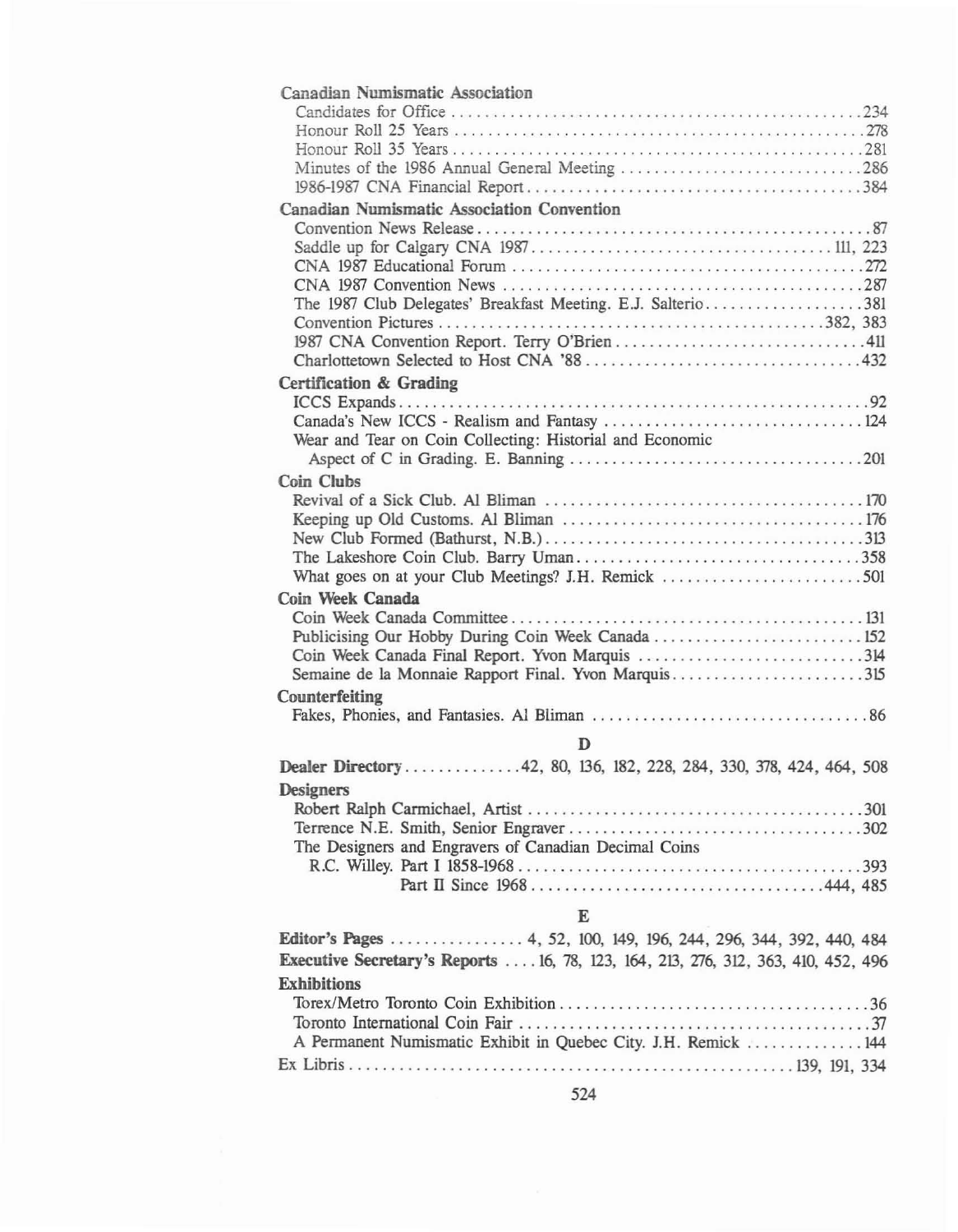| J. Douglas Ferguson Historical Research Foundation       |  |
|----------------------------------------------------------|--|
|                                                          |  |
| Ferguson Foundation announces 1987 Donation Campaign 512 |  |
| <b>Foreign Coins</b>                                     |  |
|                                                          |  |
| Bermuda Issues Silver Commemorative Coin 432             |  |
|                                                          |  |

# G

| Great Britain, Coins of British Sovereigns of George V.J. Midyette 208 |  |
|------------------------------------------------------------------------|--|
|                                                                        |  |
|                                                                        |  |

# J

#### **Jetons** A Jeton of the Officiers du Guet, Stanley Clute ................................492 Le Jeton au Canada. Jean-Pierre Pare 512

### L

| Lists, Historical. Ron Herneshen 26, 172, 224, 324, 407, 460, 500 |  |  |
|-------------------------------------------------------------------|--|--|

#### M

# **Medals**

| A Design Contest for Medals Commemorating Two Canadian Events. |                                                                                                                                                                                                                                                                                                                                                                                                                                                                 |
|----------------------------------------------------------------|-----------------------------------------------------------------------------------------------------------------------------------------------------------------------------------------------------------------------------------------------------------------------------------------------------------------------------------------------------------------------------------------------------------------------------------------------------------------|
|                                                                |                                                                                                                                                                                                                                                                                                                                                                                                                                                                 |
|                                                                |                                                                                                                                                                                                                                                                                                                                                                                                                                                                 |
|                                                                |                                                                                                                                                                                                                                                                                                                                                                                                                                                                 |
|                                                                |                                                                                                                                                                                                                                                                                                                                                                                                                                                                 |
|                                                                |                                                                                                                                                                                                                                                                                                                                                                                                                                                                 |
|                                                                |                                                                                                                                                                                                                                                                                                                                                                                                                                                                 |
|                                                                |                                                                                                                                                                                                                                                                                                                                                                                                                                                                 |
|                                                                |                                                                                                                                                                                                                                                                                                                                                                                                                                                                 |
|                                                                |                                                                                                                                                                                                                                                                                                                                                                                                                                                                 |
| A Recent Discovery - the Canoe-Kayak Medallion of Jonquiere.   |                                                                                                                                                                                                                                                                                                                                                                                                                                                                 |
|                                                                |                                                                                                                                                                                                                                                                                                                                                                                                                                                                 |
|                                                                |                                                                                                                                                                                                                                                                                                                                                                                                                                                                 |
|                                                                |                                                                                                                                                                                                                                                                                                                                                                                                                                                                 |
|                                                                |                                                                                                                                                                                                                                                                                                                                                                                                                                                                 |
|                                                                |                                                                                                                                                                                                                                                                                                                                                                                                                                                                 |
|                                                                |                                                                                                                                                                                                                                                                                                                                                                                                                                                                 |
| Medals for the 150th Anniversary of the 1837 Rebellions        |                                                                                                                                                                                                                                                                                                                                                                                                                                                                 |
|                                                                |                                                                                                                                                                                                                                                                                                                                                                                                                                                                 |
|                                                                |                                                                                                                                                                                                                                                                                                                                                                                                                                                                 |
|                                                                |                                                                                                                                                                                                                                                                                                                                                                                                                                                                 |
| <b>Miscellaneous</b>                                           |                                                                                                                                                                                                                                                                                                                                                                                                                                                                 |
|                                                                |                                                                                                                                                                                                                                                                                                                                                                                                                                                                 |
|                                                                |                                                                                                                                                                                                                                                                                                                                                                                                                                                                 |
|                                                                |                                                                                                                                                                                                                                                                                                                                                                                                                                                                 |
|                                                                | A British Columbia Indian Chief Medal. The Paul and Spintlum<br>Making of the Mint Commemorative Medal. Susan Festeryea  108<br>Personalised Coin Week Canada Medals. J. Remick  142<br>The Centenary of Professional Engineering in Canada. J. Remick184<br>More About the Engineering Centennial Medal. R.P. Cheek305<br>Medals for the Winter Olympics and the Rebellions of 1837. J.H. Remick 318<br>Personal Christmas or Hanukhah Medals. J.H. Remick 470 |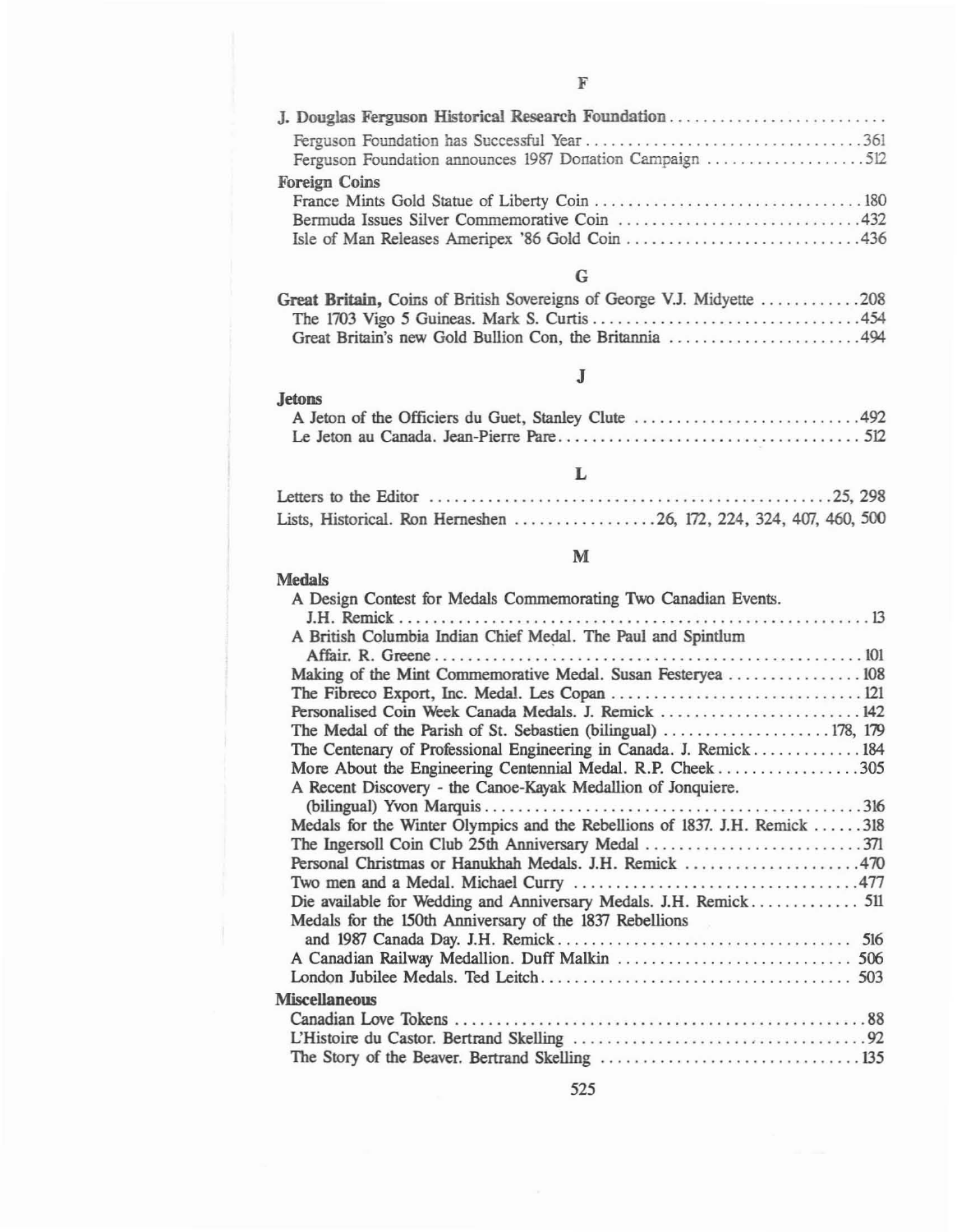|--|--|--|

N

| <b>Numismatics</b>                                          |
|-------------------------------------------------------------|
| Grants and Support for Numismatic Research. E. Banning  132 |
|                                                             |
| La Collection de Monnaie: un Passe-temps Universel  151     |
|                                                             |
| Some Thoughts on Numismatic Research. J.J. Fougere 211      |
| More on Research Grants and Support. E. Banning 332         |
|                                                             |
|                                                             |
|                                                             |

# p

| <b>Patterns</b>                                                    |
|--------------------------------------------------------------------|
| <b>Precious Metals</b>                                             |
|                                                                    |
|                                                                    |
|                                                                    |
| President's Pages3, 51, 99, 147, 195, 243, 295, 343, 391, 439, 483 |

### R

| <b>Royal Canadian Mint</b>                                       |
|------------------------------------------------------------------|
|                                                                  |
|                                                                  |
|                                                                  |
|                                                                  |
|                                                                  |
| Ago Aarand, Chief Engraver, Royal Canadian Mint. Ruth McQuade106 |
| Notes for a Speech by Hon. Monique Vezina 303                    |

# s

| <b>Scrip</b>                                         |  |
|------------------------------------------------------|--|
| The Progressive Divident Coupons of Romeo Deschenes, |  |
|                                                      |  |

## T

| <b>Trade Dollars</b>                                               |
|--------------------------------------------------------------------|
|                                                                    |
|                                                                    |
| Elks Celebrate 75th Anniversary. N. Myschuk 215                    |
| Will the \$2 Trade Coin Supersede the Trade Dollar? Y. Marquis 210 |
|                                                                    |
| Wildwood's \$2 Trade Tokens for World Coin Week. J. Remick339      |
|                                                                    |
| The 1987 Trois Pistoles Trade Dollar. J. Remick & Y. Marquis 376   |
|                                                                    |
|                                                                    |
| A 5th Dollar Ti-Cousin (bilingual). Y. Marquis 469                 |